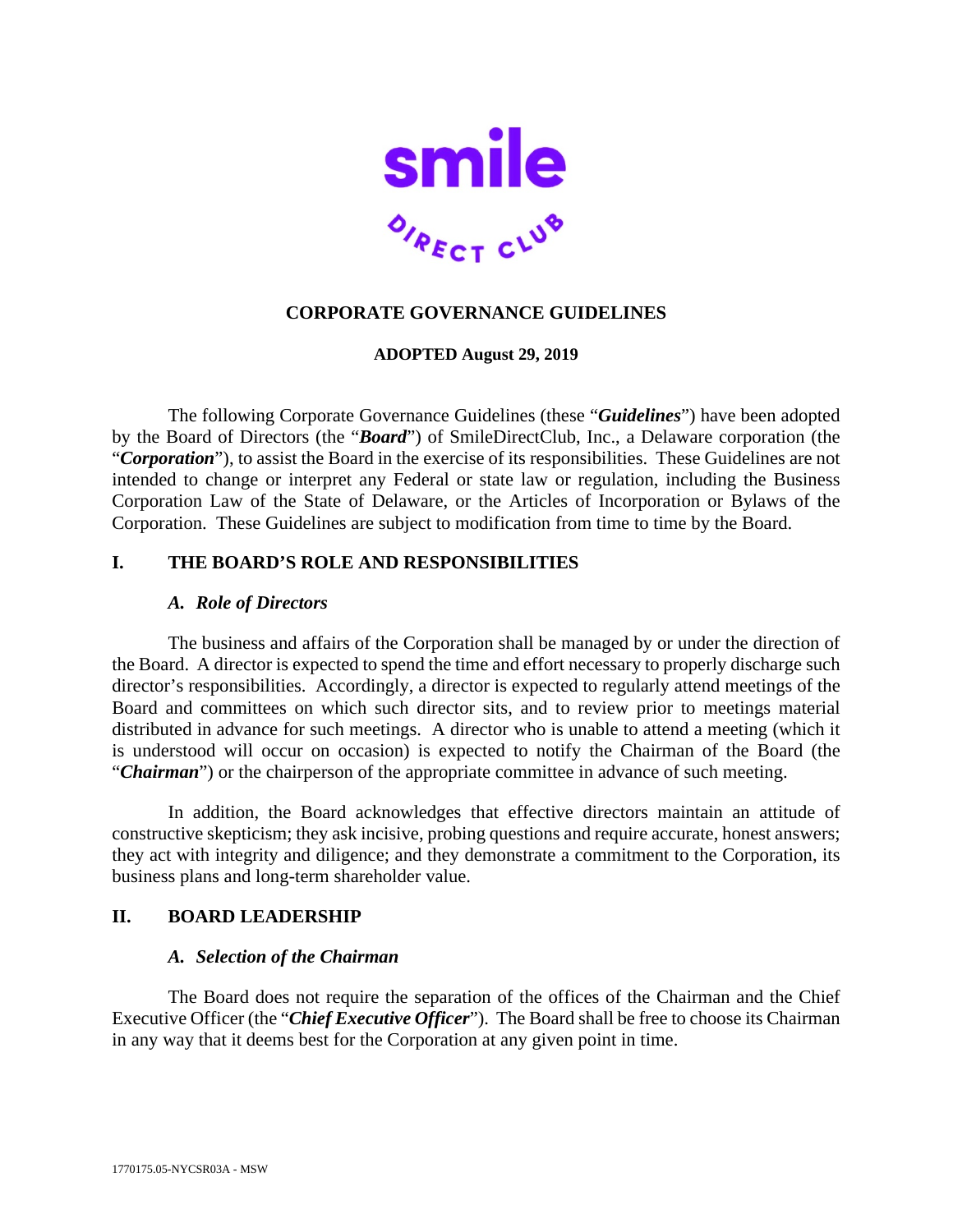## **III. BOARD COMPOSITION**

### *A. Size of the Board*

The number of directors that constitutes the Board will be fixed from time to time by resolution of the Board, which shall not be inconsistent with the maximum number of members set forth in the Company's Charter. The Board shall periodically review its structure, considering (among other things) the existing composition of the Board, voting results for directors in recent elections by stockholders, staggered terms, regulatory developments, trends in governance, the Company's circumstances at the time, and such other factors as the Board may deem relevant.

## *B. Independence of the Board*

The Board shall be composed of a majority of directors who qualify as independent directors ("*Independent Directors*") under the listing standards of the Nasdaq Global Select Market (the "*Nasdaq*"). The Board shall review annually the relationships that each director has with the Corporation (either directly or as a partner, shareholder or officer of an organization that has a relationship with the Corporation). Following such annual review, only those directors who the Board affirmatively determines have no material relationship with the Corporation (either directly or as a partner, shareholder or officer of an organization that has a relationship with the Corporation) will be considered Independent Directors, subject to additional qualifications prescribed under the Nasdaq listing standards or under applicable law. The Board may adopt and disclose categorical standards to assist it in determining director independence. In the event that a director becomes aware of any change in circumstances that may result in such director no longer being considered independent under the Nasdaq listing standards or under applicable law, the director shall promptly inform the chairperson of the Nominating and Corporate Governance Committee.

## *C. Selection of New Directors*

The Board shall be responsible for nominating members for election to the Board and for filling vacancies on the Board that may occur between annual meetings of shareholders. The Nominating and Corporate Governance Committee is responsible for identifying, screening and recommending candidates to the Board for Board membership. When formulating its Board membership recommendations, the Nominating and Corporate Governance Committee shall also consider advice and recommendations from others as it deems appropriate.

The Nominating and Corporate Governance Committee will consider candidates recommended by shareholders. In considering candidates submitted by shareholders, the Nominating and Corporate Governance Committee will take into consideration the needs of the Board and the qualifications of the candidate. The Nominating and Corporate Governance Committee may establish procedures, from time to time, regarding shareholder submission of recommendations for Board candidates.

## *D. Board Membership Criteria*

The Nominating and Corporate Governance Committee shall be responsible for assessing the appropriate balance of criteria required of Board members and may apply several criteria in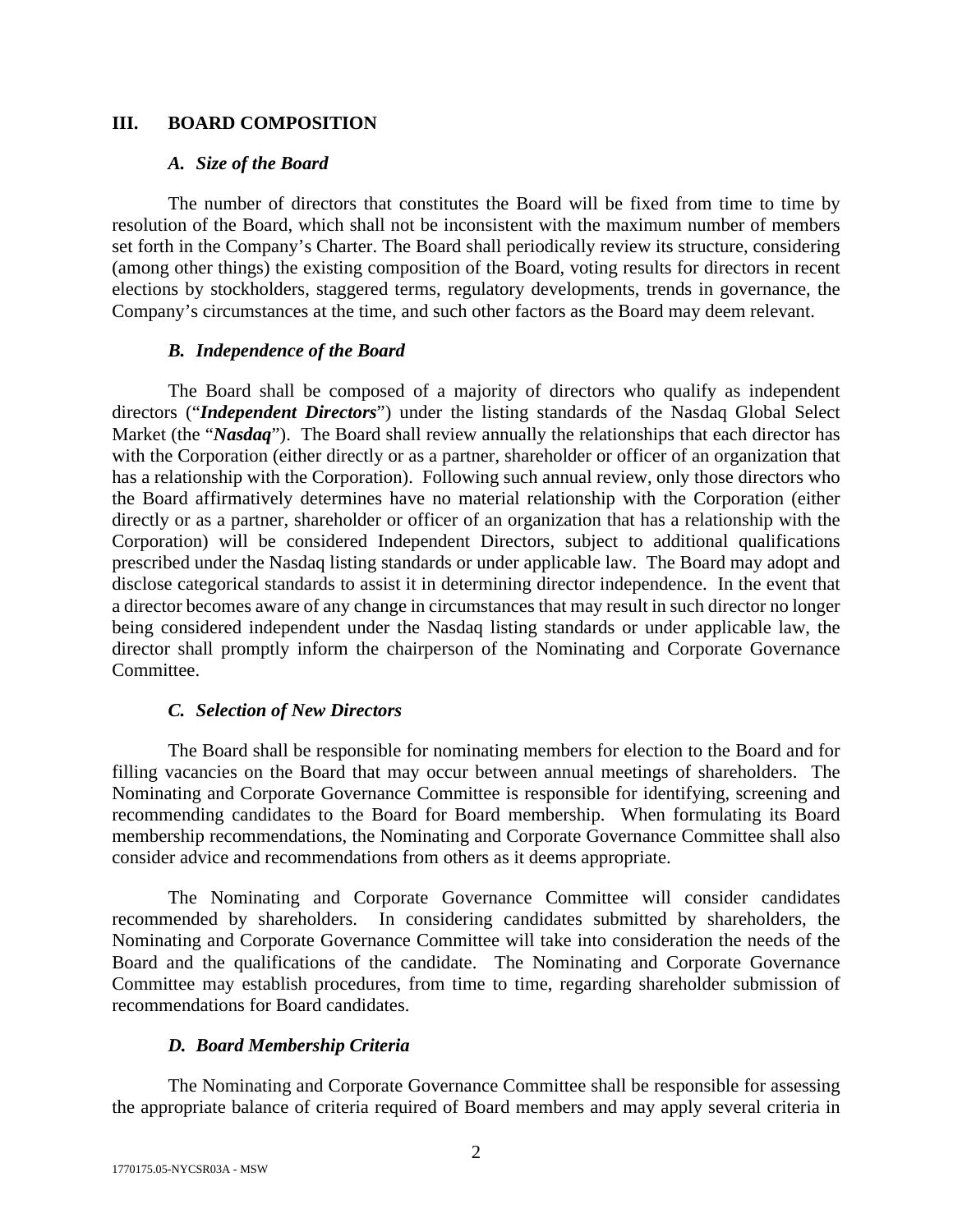selecting nominees. At a minimum, the committee shall consider (a) whether each such nominee has demonstrated, by significant accomplishment in his or her field, an ability to make a meaningful contribution to the Board's oversight of the business and affairs of the Corporation and (b) the nominee's reputation for honesty and ethical conduct in his or her personal and professional activities. Additional factors which the committee may consider include a candidate's specific experiences and skills, expertise, diversity, personal and professional integrity, character, business judgment, time availability in light of other commitments, dedication, potential conflicts of interest and such other relevant factors that the Committee consider appropriate in the context of the Board's needs.

### *E. Other Public Company Directorships*

The Corporation does not have a policy limiting the number of other public company boards of directors upon which a director may sit, in general. However, the Nominating and Corporate Governance Committee shall consider the number of other public company boards and other boards (or comparable governing bodies) on which a prospective nominee or a director is a member. Directors shall provide prior written notice to the chairperson of the Nominating and Corporate Governance Committee of any proposed service on the board of directors of a public or private company.

Although the Corporation does not impose a limit on outside directorships, it does recognize the substantial time commitments attendant to Board membership and expects that the members of its Board be fully committed to devoting all such time as is necessary to fulfill their Board responsibilities, both in terms of preparation for, and attendance and participation at, meetings. However, in recognition of the enhanced time commitments associated with membership on a public company's audit committee, no member of the Audit Committee may serve simultaneously on the audit committees of more than two other public companies, unless the Board determines that such simultaneous service would not impair the ability of such member to effectively serve on the Audit Committee.

## *F. Directors Who Change Their Primary Job Responsibility*

Directors who are also team members of the Corporation are expected to resign from the Board at the same time they leave employment with the Corporation. Directors shall tender their resignation from the Board in the event of any significant change in their primary job responsibilities. The Board does not believe that a director in this circumstance should necessarily leave the Board, but that the director's continued service should be re-evaluated. Accordingly, the Nominating and Corporate Governance Committee shall review the director's continuation on the Board in light of all the circumstances and recommend to the Board whether the Board should accept such proposed resignation or request that the director continue to serve on the Board.

### *G. Director Tenure*

In connection with each director nomination recommendation, the Nominating and Corporate Governance Committee shall consider the issue of continuing director tenure and take steps as may be appropriate to ensure that the Board maintains an openness to new ideas and a willingness to critically re-examine the status quo. The Nominating and Corporate Governance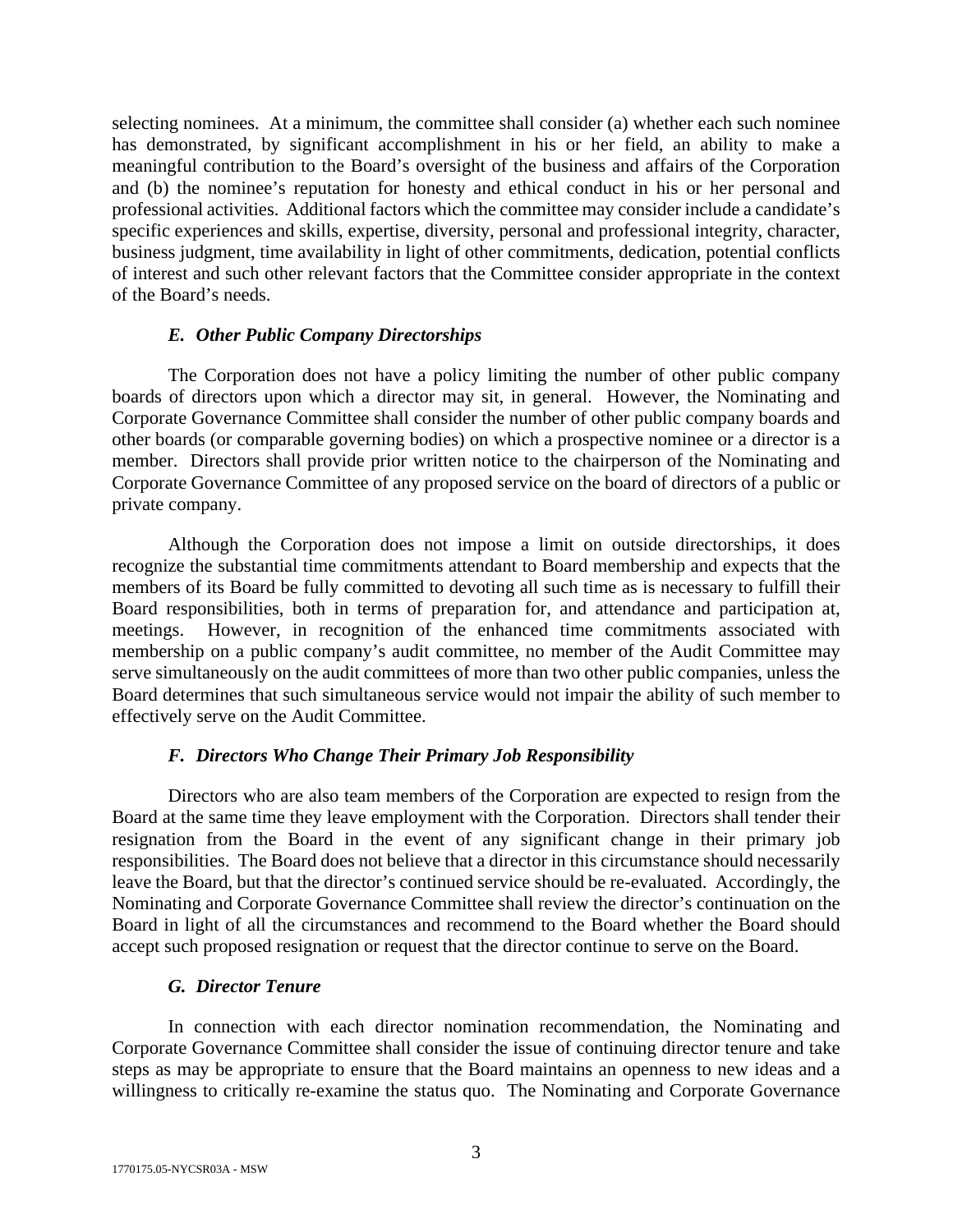Committee shall consider each director's performance and suitability in connection with each director nomination recommendation. Board does not believe that term limits or a mandatory retirement age are necessary.

# **IV. BOARD MEETINGS**

## *A. Frequency of Meetings and Attendance*

There shall be four (4) regularly scheduled meetings of the Board each year. At least one regularly scheduled meeting of the Board shall be held quarterly. All directors are expected to attend, in person or by teleconference, the Board meetings and meetings of the Board committees on which they serve. Each director is invited and encouraged to attend each of the Company's annual meeting of shareholders.

## *B. Selection of Agenda Items for Board Meetings*

The Chairman, in consultation with the Chief Executive Officer (if not the same individual), shall prepare the agenda for each Board meeting. Board members are encouraged to suggest inclusion of items on the agenda or raise at any Board meeting topics that are not specifically on the agenda for that meeting.

# *C. Board Materials Distributed in Advance*

Information and materials that are important to the Board's understanding of the agenda items and other topics to be considered at a Board meeting should, to the extent practicable, be distributed sufficiently in advance of the meeting to permit prior review by the directors. In the event of a pressing need for the Board to meet on short notice or if such materials would otherwise contain highly confidential or sensitive information, it is recognized that written materials may not be available in advance of the meeting.

# *D. Separate Sessions of Non-Management Directors*

The non-team member directors will meet in executive sessions without management directors or management present on a periodic basis but no less than one (1) time a year. "Nonteam member directors" are all directors who are not Company team members, including both independent directors and directors who are not independent directors by virtue of a material relationship, former status or family membership, or for any other reason.

In addition, if the Non-team member directors include directors who are not independent directors, the independent directors will also meet on a periodic basis but no less than one (1) time a year in an independent executive session.

# **V. BOARD COMPENSATION**

A director who is also an officer of the Corporation shall not receive additional compensation for such service as a director. The Corporation believes that compensation for Nonteam member directors should be competitive and should encourage increased ownership of the Corporation's stock through the payment of a portion of director compensation in Company stock,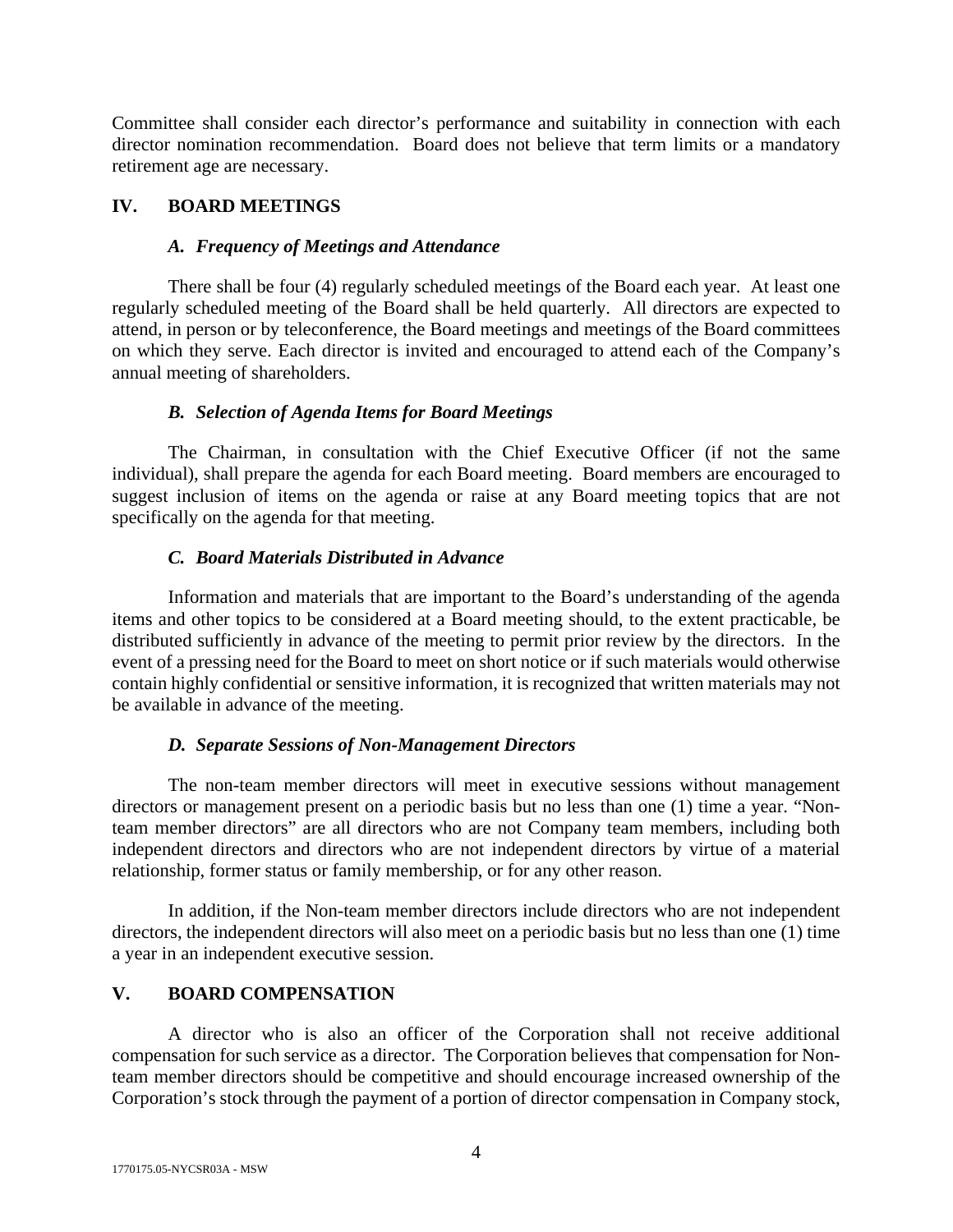options to purchase Company stock or similar compensation. The Board will determine the form and amount of non-team member director compensation upon the recommendation of the Compensation Committee, which will periodically review the level and form of the Corporation's director compensation.

Director's fees (including any additional amounts paid to chairs of committees and to members of committees of the Board) are the only compensation a member of the Audit Committee may receive from the Corporation; *provided*, *however*, that a member of the Audit Committee may also receive fixed amounts of compensation under a retirement plan (including deferred compensation) from the Corporation for prior service with the Corporation so long as such compensation is not contingent in any way on continued service.

### **VI. SELF-EVALUATION BY THE BOARD**

The Nominating and Corporate Governance Committee will coordinate an annual selfassessment of the Board's performance, as well as the performance of each committee of the Board, the results of which will be discussed with the full Board and each committee. The assessment should include a review of any areas in which the Board or management believes the Board can make a better contribution to the Corporation. The Nominating and Corporate Governance Committee will utilize the results of this self-evaluation process in assessing and determining the characteristics and critical skills required of prospective candidates for election to the Board and making recommendations to the Board with respect to assignments of Board members to various committees.

### **VII. BOARD ACCESS**

### *A. Board Access to Management*

Board members shall have access to the Corporation's management and, as appropriate, to the Corporation's outside advisors. Board members shall coordinate such access through the Chief Executive Officer or the Corporate Secretary, and Board members will use judgment to ensure that this access is not distracting to the business operation of the Corporation.

### *B. Attendance of Management Personnel at Board Meetings*

The Board encourages the Chief Executive Officer to bring members of management from time to time into Board meetings or other Board functions to (i) provide insight into items being discussed by the Board that involve management; (ii) make presentations to the Board on matters that involve management; and (iii) bring managers with significant potential into contact with the Board. Attendance of such management personnel at Board meetings is at the discretion of the Board. Should the Chief Executive Officer desire to add additional members of management as attendees on a regular basis, this should be suggested to the Board for its concurrence.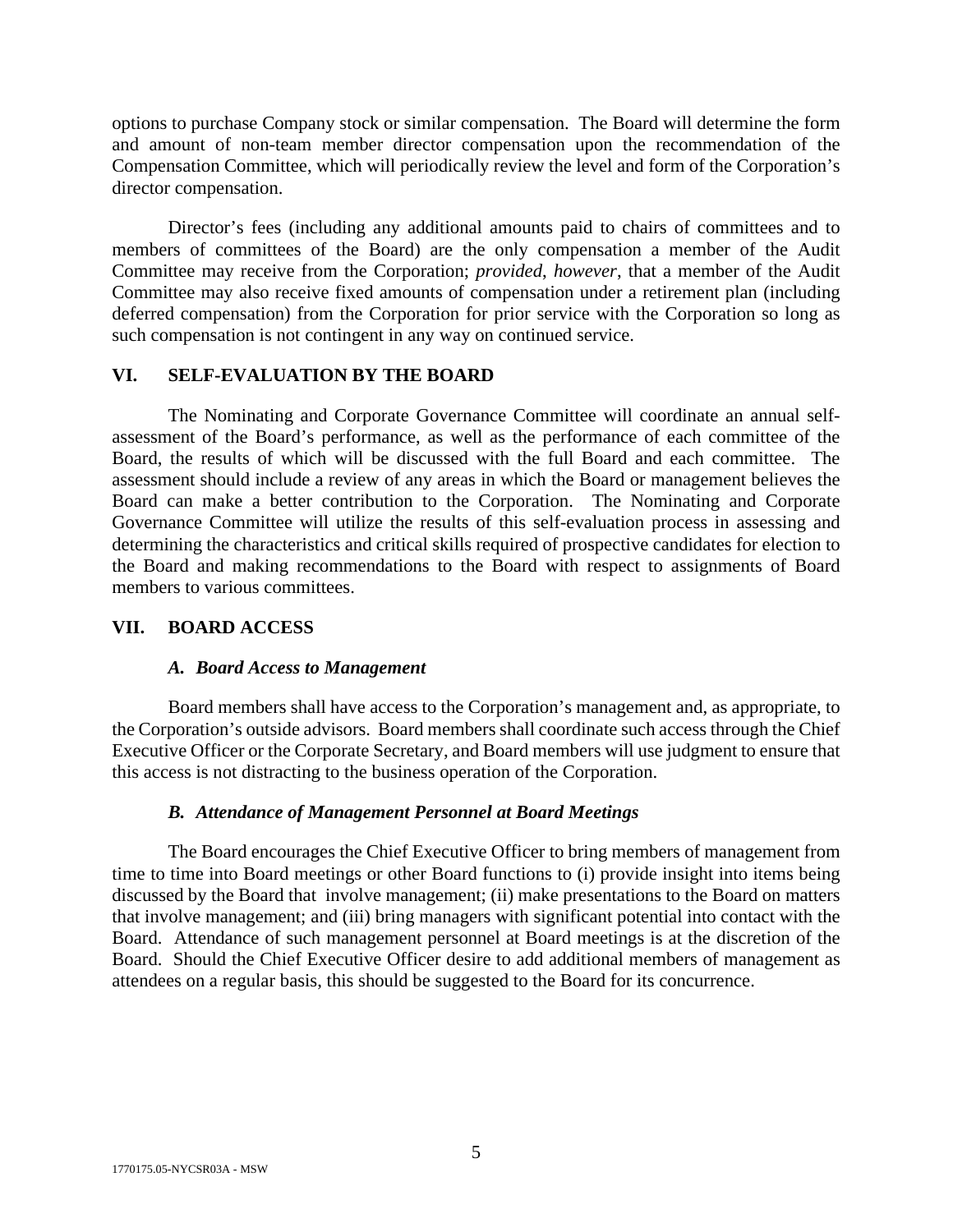### **VIII. OTHER BOARD TOPICS**

#### *A. Board Orientation and Continuing Education*

The Corporation shall provide new directors with a director orientation program to familiarize such directors with, among other things, the Corporation's business, strategic plans, significant financial, accounting and risk management issues, compliance programs, conflicts policies, code of business conduct and ethics, corporate governance guidelines, principal officers, internal auditors and independent auditors. Directors are expected to participate in continuing educational programs in order to maintain the necessary level of expertise to perform his or her responsibilities as a director. The Corporation shall pay all reasonable expenses relating to continuing director education.

### *B. Board Interaction with Institutional Investors, Analysts, Press and Customers*

It is the policy of the Corporation that, as a general matter, management speaks for the Corporation and, accordingly, directors should refer all inquiries from investors, analysts, the press or others to the Chief Executive Officer or his or her designee. Nevertheless, it is expected that Independent Directors, including the Chairman, as applicable, may from time to time meet or otherwise communicate with external constituencies, including shareholders. Typically, those meetings or communications will be coordinated through the Corporate Secretary.

## **IX. COMMITTEE MATTERS**

### *A. Standing Board Committees*

The Corporation shall have three standing committees: the Audit Committee, the Corporate Governance and Nominating Committee, and the Compensation Committee. The purpose and responsibilities for each of these committees shall be outlined in committee charters adopted by the Board. The Board may want, from time to time, to form a new committee or disband a current committee depending on circumstances. In addition, the Board may determine to form ad hoc committees from time to time and determine the composition and areas of competence of such committees.

## *B. Independence of Board Committees*

Each of the Audit Committee, the Nominating and Corporate Governance Committee and the Compensation Committee shall be composed entirely of Independent Directors satisfying applicable legal, regulatory and stock exchange requirements necessary for an assignment to any such committee.

## *C. Assignment and Rotation of Committee Members*

The Nominating and Corporate Governance Committee shall be responsible, after consultation with the Chairman, for making recommendations to the Board with respect to the assignment of Board members to various committees. After reviewing the Nominating and Corporate Governance Committee's recommendations, the Board shall be responsible for appointing the chairperson and members to the committees on an annual basis.